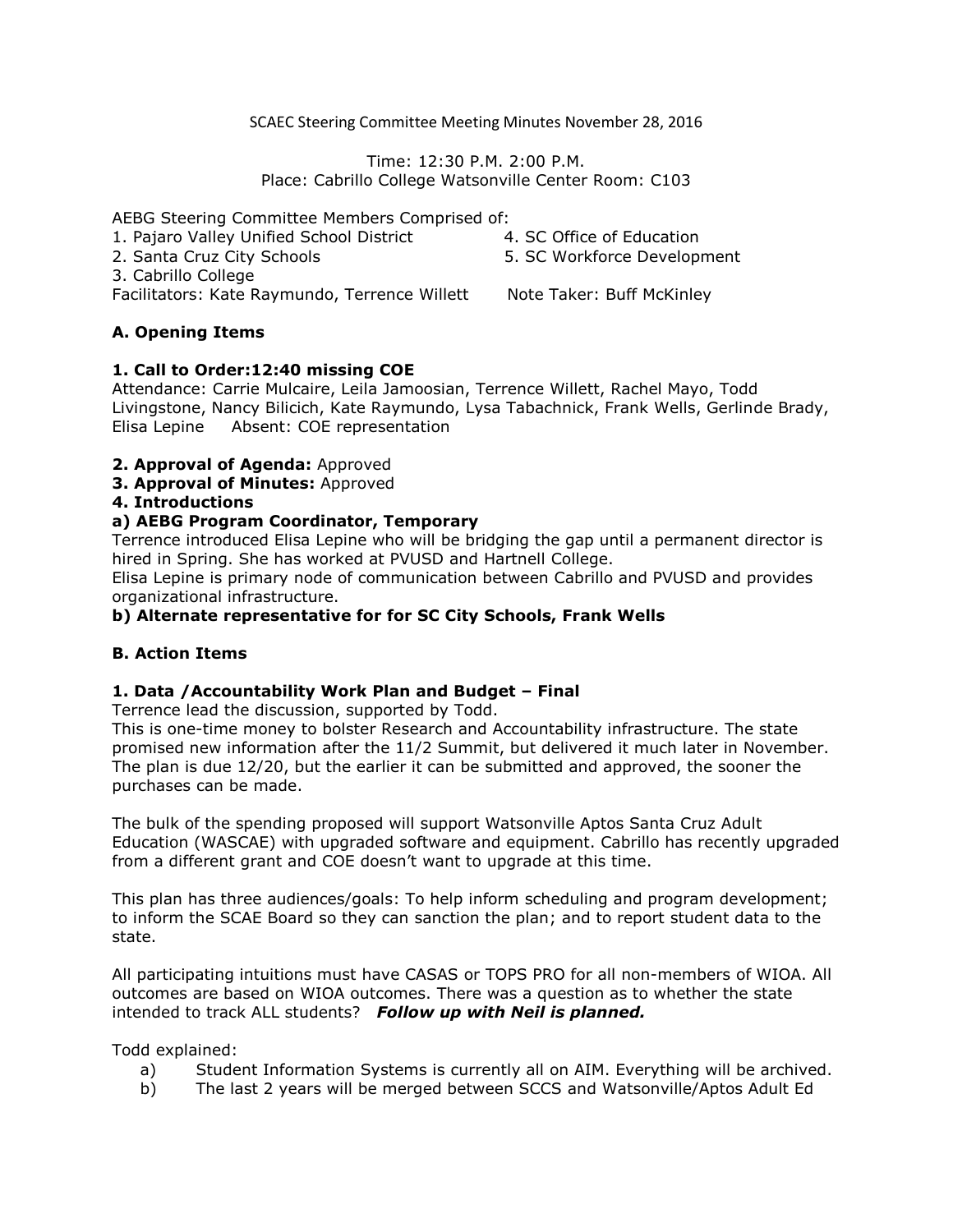- c) AZTEC software will allow us to drill down into the data and see how things are progressing. It is used at all levels of school: Foundations, Bridges, HS **Equivalence**
- d) Equipment to support this.

Carrie will email one more version of the proposal with the following edits:

- a) Specify this plan includes Santa Cruz location as well as Wats/Aptos
- b) Remove the words 'for research analyst' but keep the expenditure category.
- c) Specify that COE has declined additional equipment and has the software already.
- d) Remove 'Data integration efforts'. Correct integration typo.
- e) Work plan will spell out what goes to Santa Cruz and to Watsonville/Aptos.
- f) Add timeline column most items will be completed by Spring of 2017.
- g) Include an Executive summary with discussion about COE and Cabrillo.

Pending changes, the plan will be submitted to the Board for approval by Wednesday, November 30, at the latest.

### *Motion to proceed pending discussed changes: Rachel Second: Gerlinde Unanimous Approval*

## **C. Information Items**

## **1. Professional Development Work Group –**

There is currently no group and no plan. The Steering Committee functions as the interim work group.

Next steps:

Todd sent an email with lots of suggestions. Professional Learning Community regularly meets. The umbrella concept this year is PERSISTENCE.

What data are measured? Attendance and graduation.

One member stressed the need for noncredit development and a general need for training in Adult Ed pedagogy. Someone needs to research good ways to get that. Once we identify something that everyone needs, we need to find out how to fund it. The original \$50K for professional development was unused and the Board approved folding back into the general budget. Moved to 2016-17.

### *Suggestions:*

- **a)** *Clarify the funding for future.*
- *b) Create a template similar to the data/accountability work plan. Elisa will make the template. Incorporating blended learning, current working theories and classes. Online Ed Initiative. How to setup classrooms so they're interactive.*

# **2. Work Group [Formation/Status/Update]**

This has been an ongoing item for a few months. Work plans are static and need to be revisited.

How to re-activate the other plans?

Need to identify leads per work group. Originally it was a short term project, paid by stipend. Data/Accountability and Regional Marketing committees are still meeting but other committees are not – and there are no additional people to refer to.

Todd stated that "past Work Plans were not realistic. We need to find how we would fund work groups before we start any work on them."

All steering committee members but PVUSD agreed that they would review past work plans and give feed back on what worked and didn't work in the past and add what they would like to see moving forward with the Plans and work groups.

Todd suggested that work groups don't need to be reconvened.